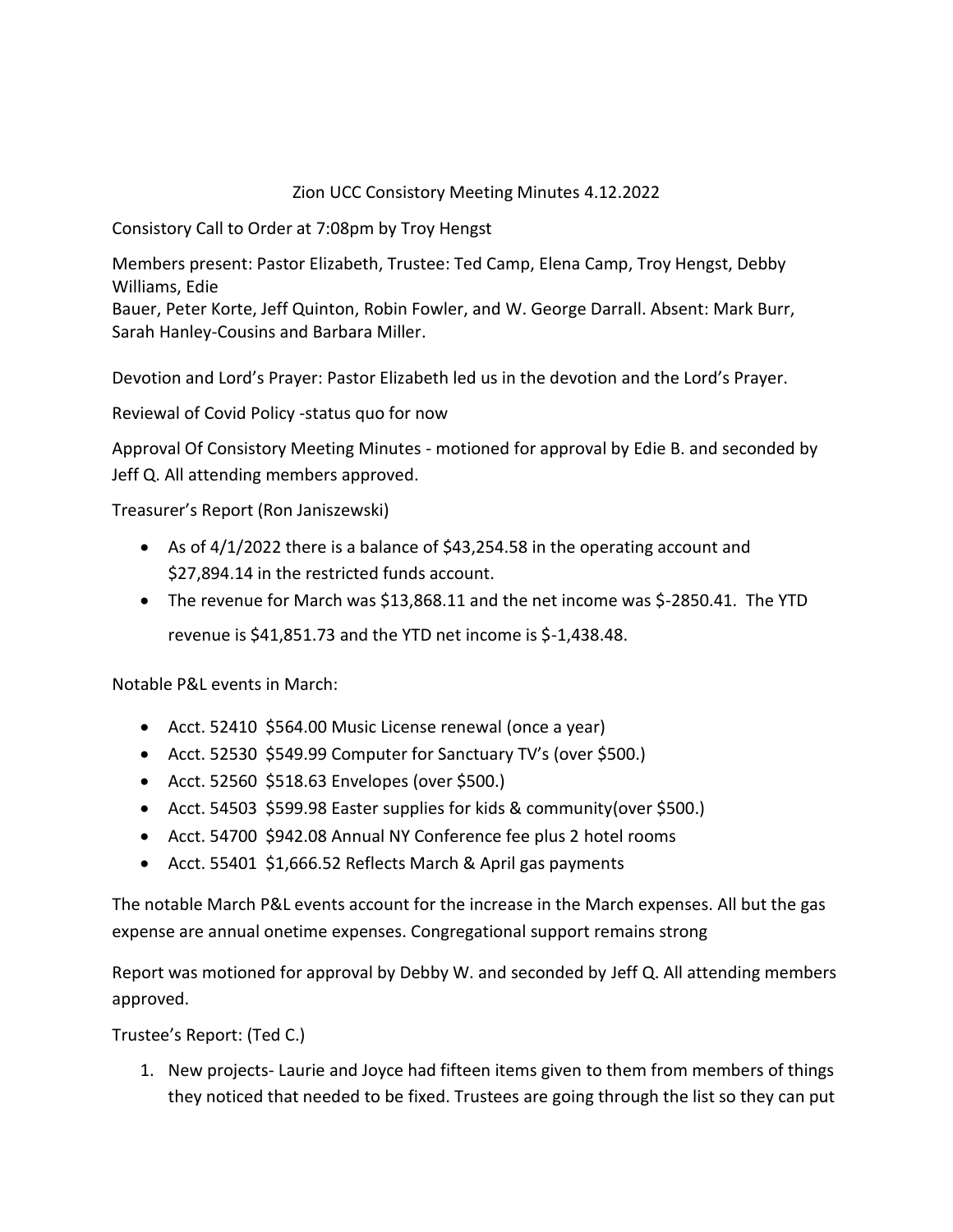in one work order for a maintenance man to be hired to come complete the repairs on the list.

- 2. Worked on timeline for security system/cameras plans. Timeline is May, June, and July for this to be completed.
- 3. They continue to work on plans for total reconstruction of the parking lot in 2023. Working on engineering proposals.

 New Business: The Chicken Barbecue Fundraiser and The Strawberry Festival is being planned for this year- better than ever!  $\circled{e}$ 

Pastor's Report (Pastor Duffy)

- 1. Kalee is preaching next week (4/24) and leading a "Road to Emmaus" walk. There will only be one service at 10am to make this easier.
- 2. Charlotte has taken a full-time job. Pastor recommended to the Admin. committee that the church save the money from the secretary position and use it for cleaning and/or other ministries. Agreed by all attending members.
- 3. We have 3 volunteer groups from day-hab centers helping at church (or 2 currently helping, with a 3rd beginning in May). One group helps by cleaning/organizing/sanitizing the nursery each week. Another group cleans the kitchen and wipes down tables/chairs in Kuck Hall. The third will help with office work on Tuesdays/Thursdays starting in May. Ted C. mentioned that it would be nice to thank these groups now and then with coffee or pizza, etc. Everyone though that was a nice gesture for all their hard work.
- 4. Pastor will be away from April 18-April 26. For pastoral concerns, call Rev. Pierre Albrect-Carrié at 716-988-0905.
- 5. Youth Group: Saturday is the Easter Egg hunt and breakfast; Saturday night is a Youth Vigil with the KenTon youth. The 5k run is hopefully set for July 10th (assuming permission from the town). The Mission trip will be in Boston (staying at her mother's church in Billerica) from July 11-17.
- 6. We are hosting the Area meeting on May 1. If anyone can help, let her know! We need to serve lunch to all attendees.
- 7. Pastor got new laptop computer for \$500.00 and wanted to thank Zak Zientek for coming in and helping set up the computer to the camera.
- 8. Pastor did one visitation today.
- 9. Coffee Hour will be held this Easter Sunday in between services.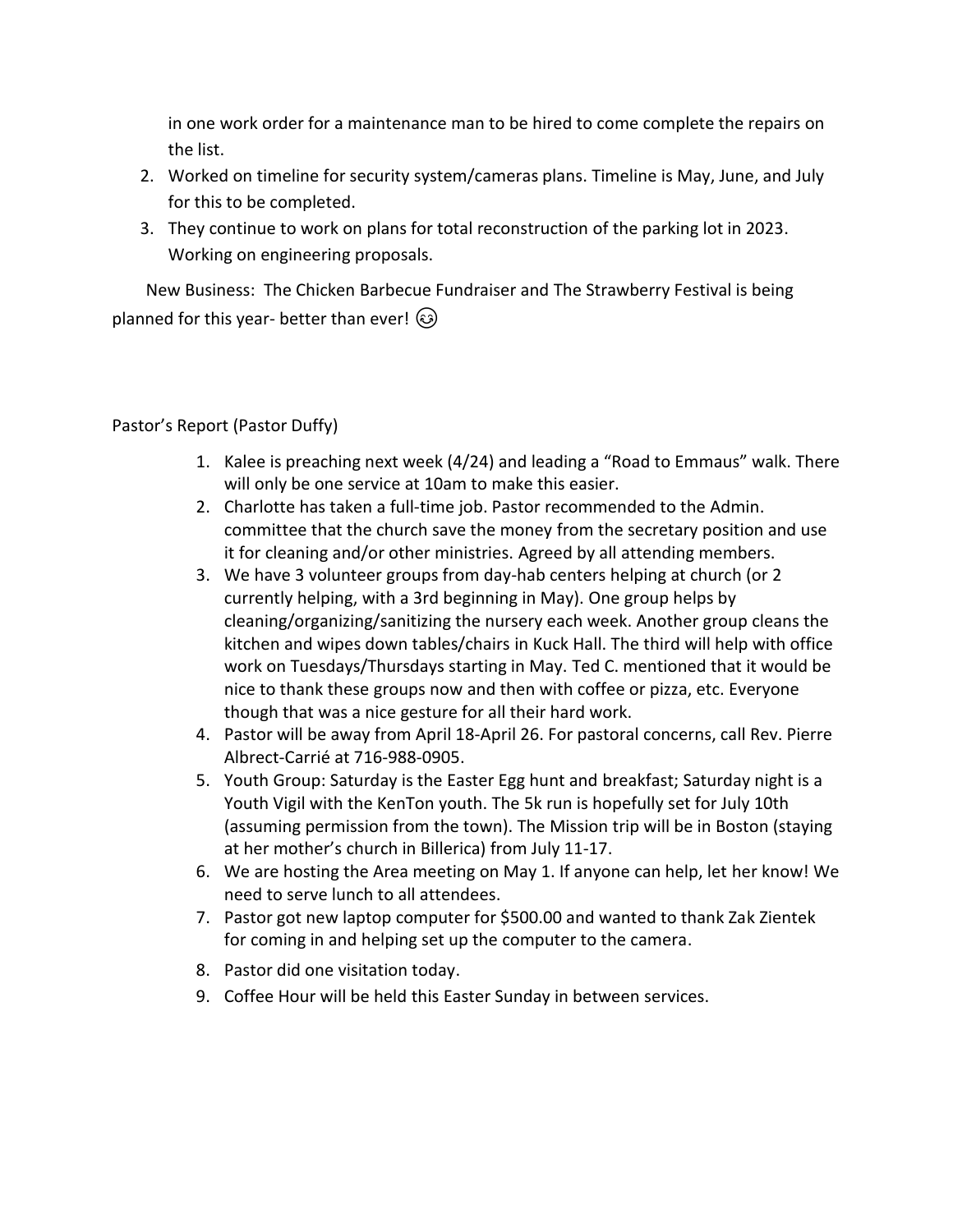## Committee Reports:

Administration- (George)- Charlotte, our church secretary is leaving us for a full-time position.

### PPRC- (Jeff) -no report

Christian Education & Missions- (Edie)- Sue C. said the children are enjoying their heifer project and will decide after Easter what animal to purchase. She is still hoping attendance at Sunday school will increase.

Coffee hour & Community Dinners- (Peter)- Community dinner went well this month. We need more volunteers for coffee hour. Ted volunteered to make an announcement the Sunday after Easter. Women's Fellowship is hosting the next community dinner on April 30. They will serve hot dogs.

Memorials-(Mark) - has \$5,108.40 presently in their budget.

Community Assistance Ministry- (Jeff)- the committee met as they had a request from a local church that had been broken into several times if we could help them with funding some security equipment. The committee agreed it was needed and honored the request for \$500.

## Health Ministry- (Debby)

1. April is National Stress Month. Our scheduled next class is on April 23 Saturday 10 am-11:00 am Karl Shallowhorn of Shallowhorn Consulting will be presenting: How to deal with anxiety, stress, depression and feeling isolated during all that is happening in our busy world right now. It is free. The sign-up sheet is on the front board or can e-mail DW1416@aol.com.

2. Dawn's third exercise class is coming up Saturday April 30 from 11-12. It is from 11 am- noon in Kuck Hall. It is free, and the sign-up sheet is also on the front board.

3.The Town paramedics are coming Saturday May 7 from 9-12 to teach First Aid (its free) plus you can sign up to be certified for 2 years in CPR (cost is \$25 payable that morning). They will also be teaching how to use the AED (Automated external defibrillator) which we have at our church. This class needs people to be signed up by May 1, so the paramedics know how many instructors to bring and how many CPR dummies. Sign-up sheet on the front board.

Environmental Ministry- (Barb, Jeff)- trees will be purchased (7) to go around the front of the church so they bloom at the same time, and it will look good. Discussion about possibly asking if people are interested in purchasing one of the trees in memory of a friend or loved one. The bigger project will be on hold until the parking lot project is completed. Discussed about how to make sure they are watered daily. Ray G. had mentioned bags that could go at the base of the